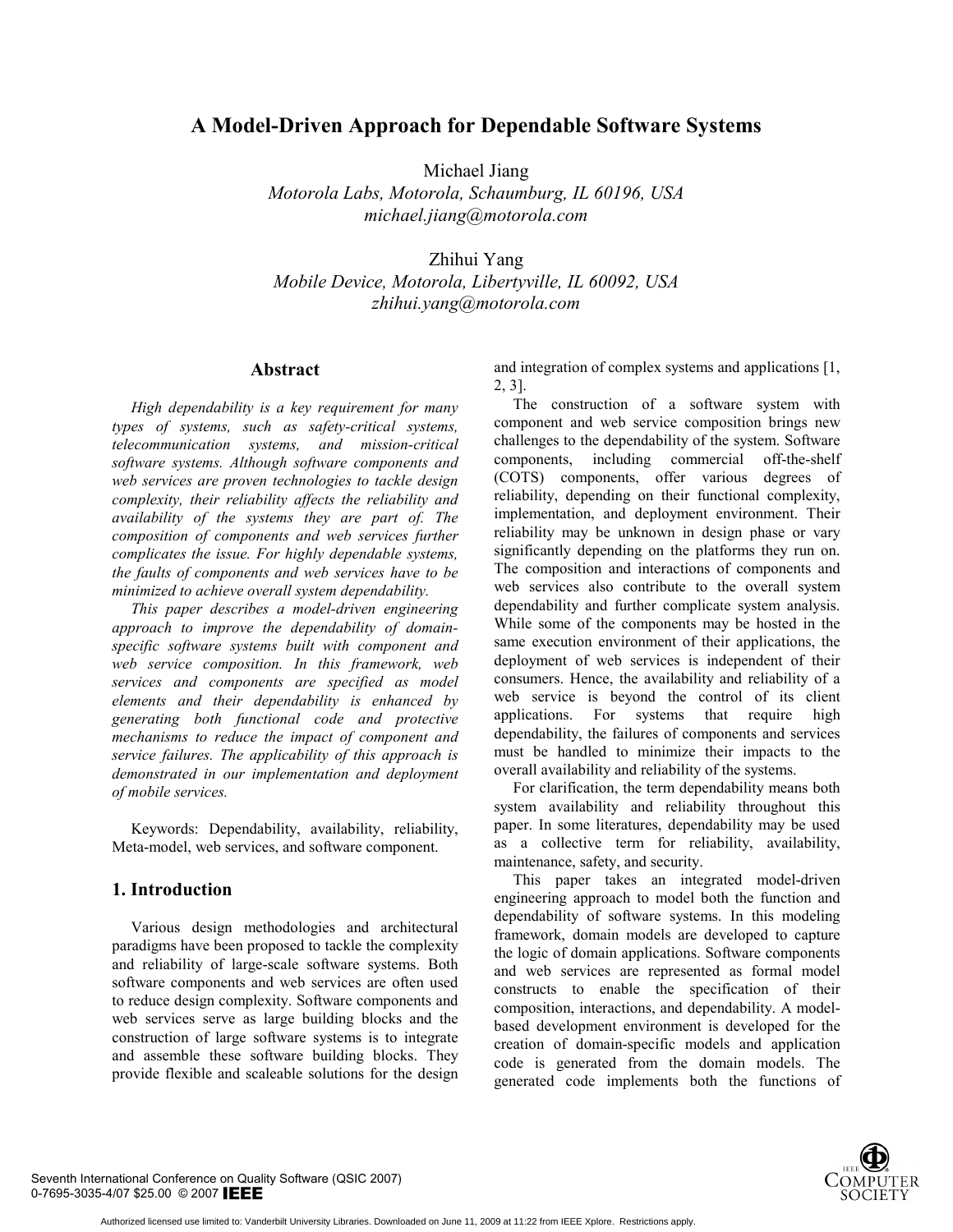domain applications and the handling of component and web service failures to improve the overall system dependability. Section 2 gives a brief overview of modeling software components and web services. Section 3 describes the domain-specific modeling framework. Section 4 describes the application of the modeling framework for building reliable mobile services. Related work is described in section 5 and conclusion is given in section 6.

## 2. Component and web service models with dependability extensions

A component is a unit of software and is viewed as a black box providing specific functions. Componentbased development takes the approach of integrating and assembling these prefabricated components to construct applications, as seen in many software applications built with Enterprise JavaBeans (EJB), Component Object Model (COM), Distributed Component Object Model (DCOM), and CORBA Component Model (CCM) [3].

A web service is a programmable interface implemented and exposed by an application to other applications via standardized web protocols. It is a loosely coupled application or a software function independent of underlying implementation languages, transport protocols, and deployment platforms. The interface and semantics of a web service are represented by its WSDL (Web Services Description Language) specification. It specifies the messages exchanged for service invocation, deployment details for locating the specified web service, and protocol bindings for transport. Web services can be viewed as a special type of software components with higher degree of decoupling.

 We take a model-driven approach to integrate components and web services and represent them as model elements. Their functions and relationships with other modeling or programming constructs are



specified at the model level. The modeling of components and web services is further extended with the specification of their dependability. Figure 1 shows the representation of components and web services as model elements and their associations with dependability specification. Both components and web services are specialization of class Service. Class ServiceComponentRealization specifies the Artifacts that provide concrete implementation for software components. For web services, the WSDL specification contains sufficient information for applications to locate the service providers and invoke services from the service providers.

Both components and web services are modeled and validated based on their interfaces for composition. Components and services are replaceable as long as they are compatible at the interface level. OCL constraints are also attached to the meta-models to capture more syntactic and semantic information for component composition, enabling stronger correctness checking beyond the syntax checking and semantic checking of the traditional component-based software development [5, 6]. The integration rules and constraints are enforced by the connectors linking components and services. With the formal specification of components and web services as model elements, their functional specification and interactions can be verified within the context of a domain model.

Class DependabilitySpec extends the specification of components and web services to incorporate the specification of component and service failures and the strategies to handle these failures. Different types of failures and their associated handling strategies are described in Class ComponentDepSpec and WSDepSpec. Failure types include both value-based and exception-based types. For value-based failures, the return values from the component and service invocation indicate the types of failures. For example, the return value of "-1" may be used to indicate a specific failure of component invocation, similar to the conventions used in some of the UNIX library calls. Exception-based failure types represent the types of exceptions declared in and thrown by components and web services.

Specific failures of components and web services and their handling strategies are specified in class ComponentDepSpec and WsDepSpec respectively. The following types of handlers are defined for components: re-invoking the component service, restarting the component, and ignoring component failure. The failures of web services are handled in similar fashion with the exception that there may be Fig.1. Modeling components and web services multiple service providers for a particular web service.

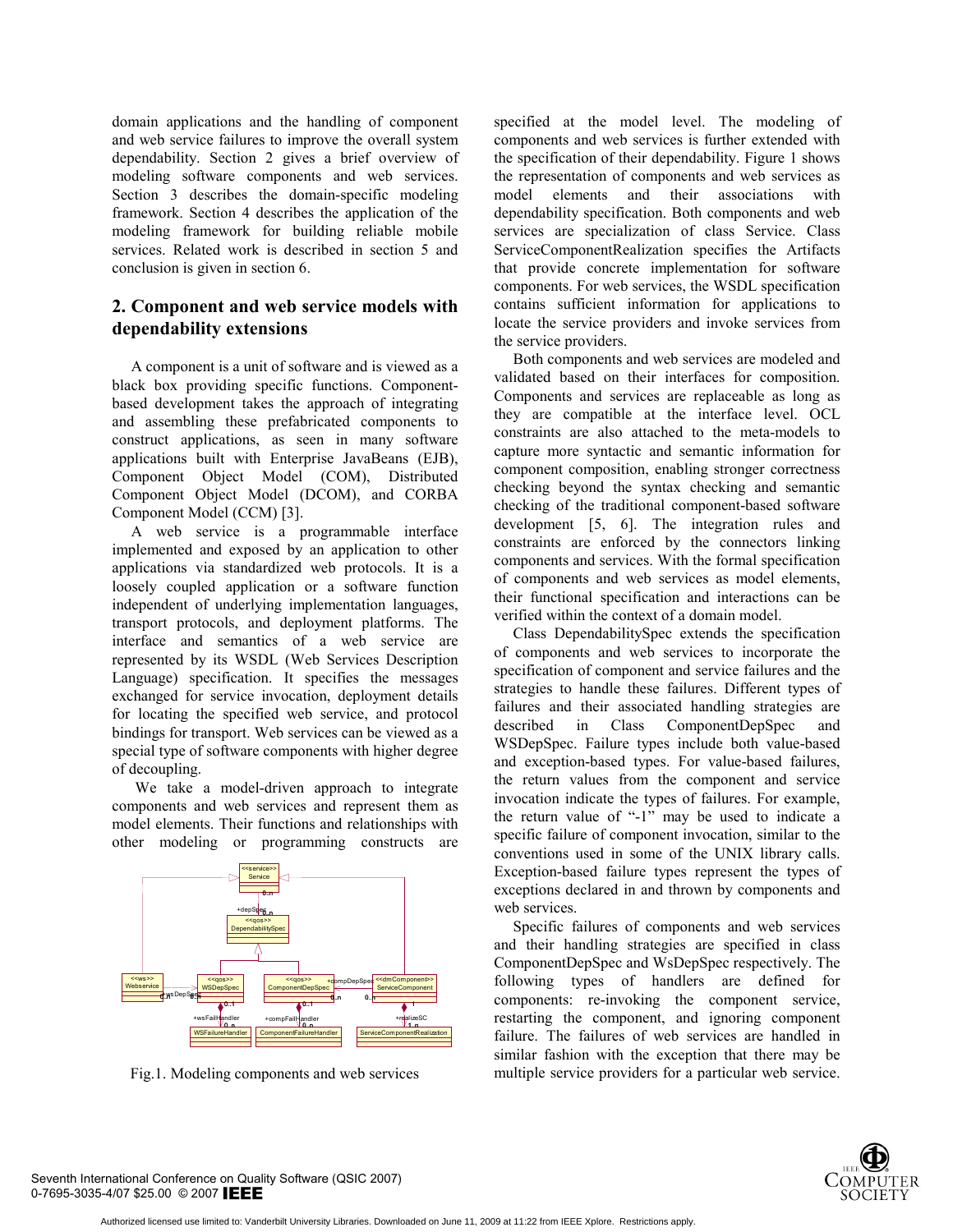Class WsDepSpec defines a list of web service providers and allows the invocation of a web service from any available web service providers. In the event of a web service failure, the list of web service providers can be invoked sequentially until the invocation succeeds or the list depletes. Class DependabiltySpec also defines the strategies to control how each of the failure handlers are triggered. For example, the control mechanism may specify number of component failures before a component will be restarted. It may also specify how redundant web services are invoked in the event of web service failures.

One of the implications for such protection mechanisms is that it requires the protected software units to be stateless to ensure the failure handling is transparent to the application logic. Since software components and web services are generally defined to be stateless, their failures can be handled by the above protection mechanism without impacting the application logic. For stateful software units, the failure handling needs to be customized.

The modeling of components and web services along with their dependability specification is to automatically generate the protection mechanisms based on the handling strategies declared in the dependency specification. The dependability specification of a component or a web service is implemented by a delegation pattern with extension to handle the failures of component and service invocations. Invocations of components or web services are delegated to their concrete implementations and failures from invocations are intercepted, interpreted, and handled according to the strategies in the dependability specification.

## 3. Modeling framework for mobile services

This section describes the modeling of mobile services and applications. The structures, behaviors, configuration, and deployment of mobile services are specified using Eclipse Modeling Framework and our extensions to this modeling framework for the modeling, integration, validation, and runtime support of components and web services. A development environment based on the domain meta-models is developed for the specification of domain applications. Code is generated from model specifications for both the application logic and the failure protection mechanisms to handle failures of components and web services.

## 3.1. Mobility service models with dependability specification

Developing a mobility service model involves the specification of model constructs representing the domain elements and their relationships. Some of the key domain elements are the domain services, messages, message handlers, and service processors. Figure 2 shows a portion of the mobility service metamodels for message-based services and the dependability specification which components and web services are associated with. Class MobilityService is the generalization of all types of concrete mobile services, such as message-based services (MessagingService), location-based mobile services (LocationService), and mobile web services (MobilityWebService). Class MobilityService also functions as a container for deployment configuration, service processors, web services, and components interacting with legacy systems.



Fig.2. Portion of the domain meta-models for mobile services

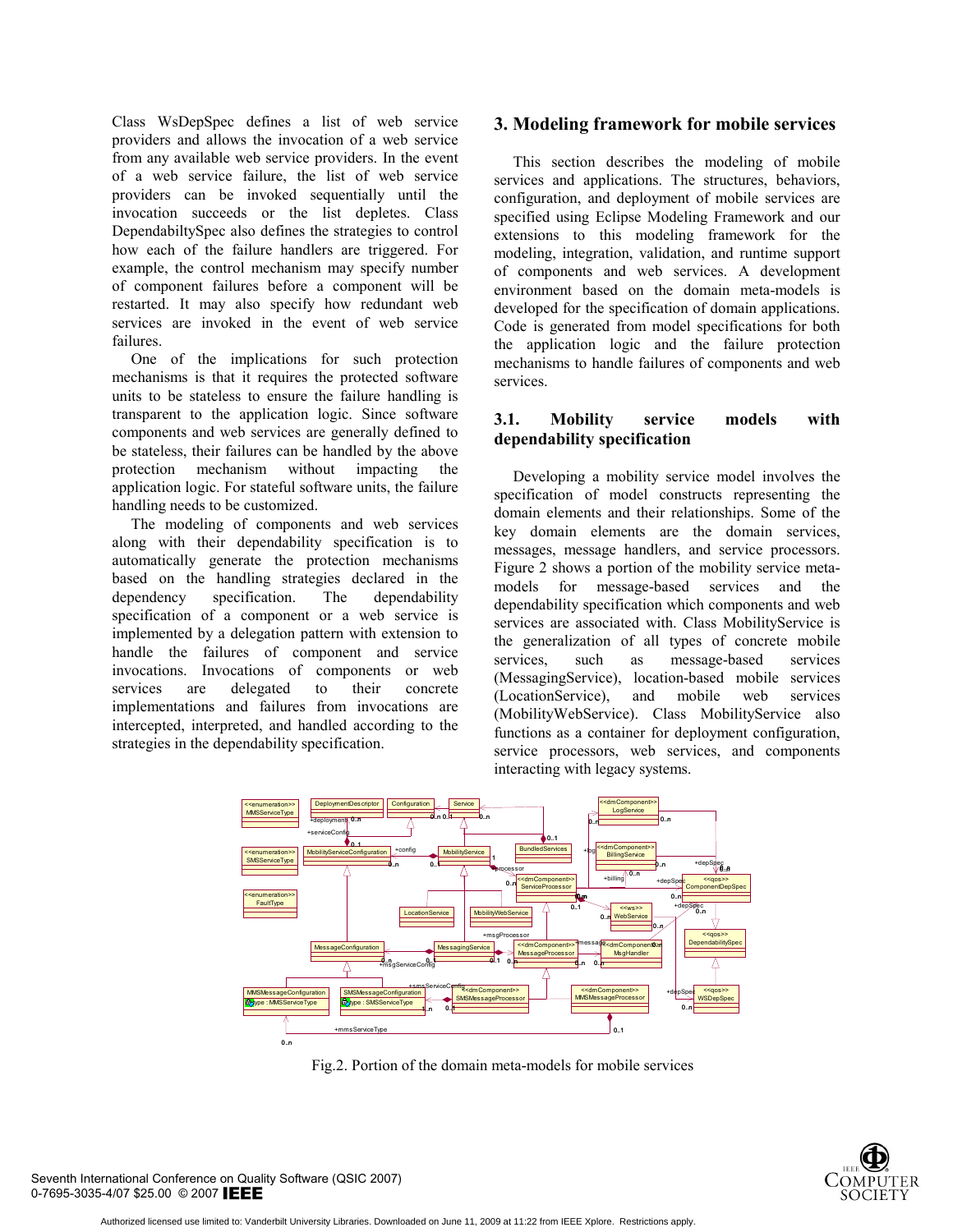Class MobilityServiceConfiguration specifies the various parameters and options to facilitate the generation of deployment descriptors and the packaging of applications for platform-specific implementations. Class MessageConfiguration carries deployment options specifically for message-based applications and services. SMSMessageConfiguration specifies options for SMS (Short Message Service) messages, with service type described by enumeration type "SMSServiceType".

The integration of components is accomplished through their interfaces discussed earlier. A component can be connected with another if the required interface type matches that of the provided interface. A component is also replaceable with another component if their interface types match, thus enabling reuse of components across different applications and services. The properties of components are used to specify further details of component implementation for code generation and application packaging.

Components and web services are associated with class DependabilitySpec to specify their failures and corresponding handling mechanisms. The dependability specification for class ServiceProcessor, LogService, and BillingService is specified by class ComponentDepSpec. Class WSDepSpec is associated web services for dependability specifications. As discussed in previous section, the types of failures and their associated handlers are captured by class DependabilitySpec. The dependability specification together with the functional specification of components and web services provides complete information to generate the protection code and associate it with the invocation of components and web services.

The explicit modeling of domain structures, rules, and constraints in the domain meta-models also facilitates the construction of tools for model-based development discussed next.

#### 3.2. Generating dependable applications

 The specification of a domain application and its domain meta-models are interpreted to generate code for the application. The code generated includes two related packages: code for manipulating the domain model and code for specific applications. The code for model manipulation is produced by the Eclipse code generation facility, including the generation of Java packages, classes, methods, attributes, and references. The Eclipse code generation facility is extended to generate code specific to the domain application, create deployment configuration, and integrate with



Fig.3. Generated failure handler for components

components and web services specified in the application model.

The dependability specification dictates how component failures are handled in the generated code. Figure 3 illustrates the scheme of handling component failures. A "Dependable Delegate" is generated to handle all interactions with a component. The "Dependable Delegate" defines all the interfaces declared in the component. An invocation (such as "invokeService $()$ " ) is passed to the delegate which in turn routes it to the component to invoke the actual service. Invocation results are returned to the invoking application via the delegate. For the application, the function of the inserted delegate is transparent and the overhead is minimal since an invocation simply passes through the delegate if the invocation is successful. If the invocation fails, the "Dependable Delegate" will act upon the failure based on the failure handling strategies declared in the dependability specification. Actions may include re-invoking the service, restarting the component, or simply passing the failure along. The handling of web service failures follows similar scheme.

As an example to illustrate the generation of failure handling code, the invocation of logging a call detail record without failure handling,  $billingComp.log(aCDR)$ , is transformed to the following code template to handle component failure:



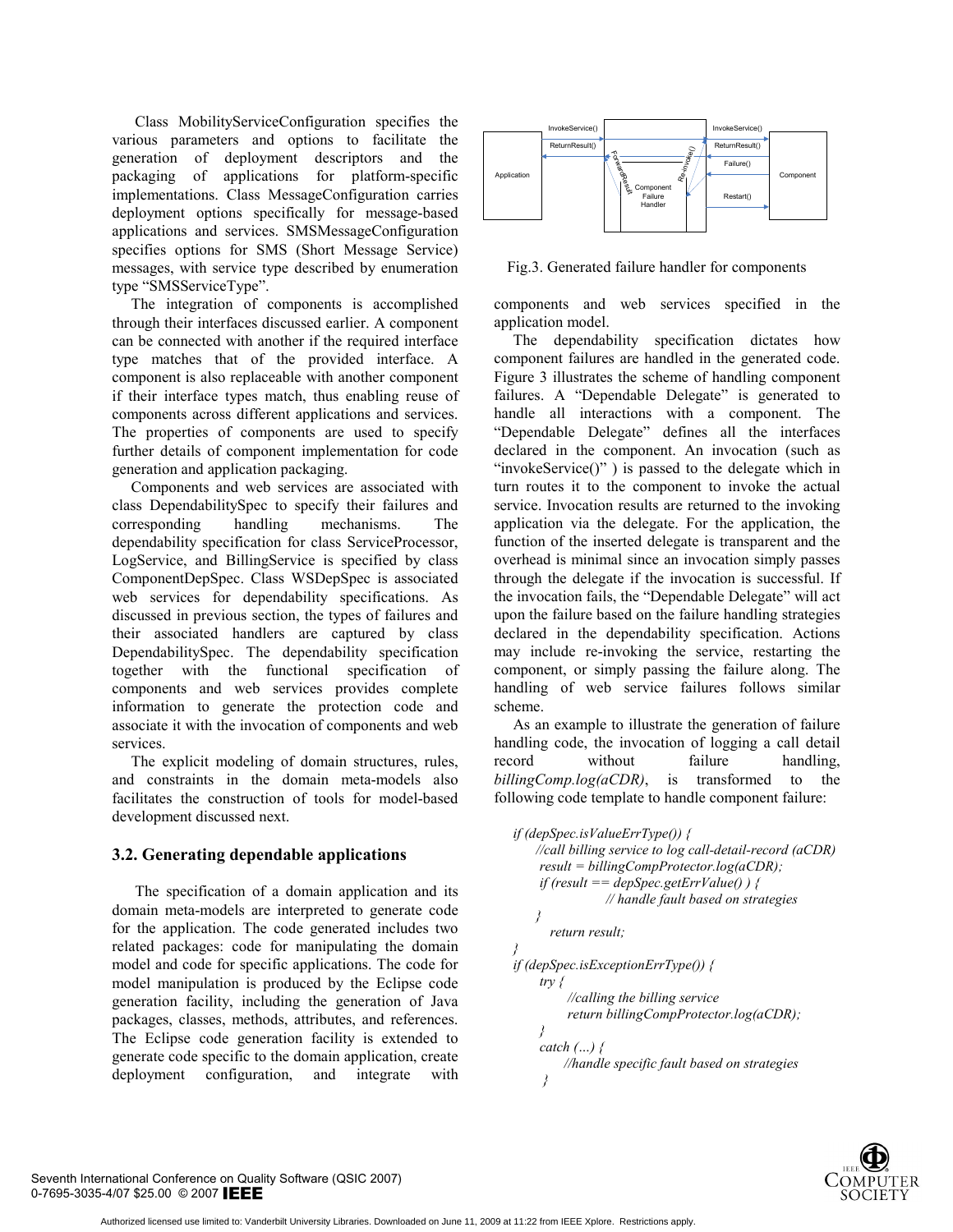```
catch (Exception anException ) { 
          // handle general fault based on strategies 
     } 
}
```
Different types of failure handling strategies in the DependabilitySpec are used to handle different types of components and web services based on the strategy specification. Web services, for instance, may require the handling of connection time out. If the same web service is deployed on two hosts, one of the handling strategies is to pick one host to invoke the service first and try the other one if the invocation fails. The failure handling strategies are automatically translated into implementation code and integrated with the application code.

 We choose J2EE as the target platform for deploying domain applications. To generate and package code for an application, the code generation facility first creates a J2EE enterprise application project and populates the project structure with skeleton code. The code generation facility then interprets the application model and its model elements to produce corresponding Java code and J2EE deployment descriptors. The properties of receiving SMS and MMS messages in the modeled message component, for instance, are interpreted by the code generation facility to produce code to invoke the common utility services designed for receiving SMS and MMS messages.

The generated code also provides interfaces and extension points for the integration of customization code to further extend the functionality of the generated application. The generated application code, customization code added through the extension points defined in the generated code, and runtime libraries for service components are packaged as standard J2EE applications to be deployed on application servers. A browser-based test client is also generated to facilitate the validation of the generated application.

## 3.3. An environment for modeling domain applications

We developed a set of tools for modeling domain applications and generating application code. Although the formal specifications of domain meta-models provide complete information for constructing domain applications, it is inconvenient for application developers to model applications and services directly. A model-driven approach is taken to build such a model-based development environment.

Models are created for graphical definitions and tool definitions. These models are combined with the domain meta-models to serve as the foundation to build the GUI-based development environment. A graphical definition model defines the visual aspects of domain models in the development environment. It defines the graphical notations (icons, nodes, and connections) commonly used for visual representation of domain elements in the mobility service domain. A tool definition model is also used to specify tool elements (e.g. palette elements) for nodes and linkages for the model editor.

Mappings are defined to bind the elements in the domain model, graphical definition model, and the tool model to constrain and guide the creation and composition of model elements to build application models. While the graphical definition and tooling models provide visual aids to build application models, the semantics for model construction is contained in the domain meta-models. Mapping among the models is to ensure the correctness of the application models created in the development environment.

We extended the Eclipse Modeling Framework (EMF) [7] and Graphical Modeling Framework (GMF) [8] to implement the model-driven development environment for mobile services. The design of the development environment is entirely driven by the domain meta-models. While the development environment enables application developers to construct application models using domain notations, the application models are validated by using the domain meta-models. For instance, the composition of two components must have matching interface and the implementation artifact must be supplied before application code can be generated.

The mobile service creation framework is implemented as a set of plug-ins in Eclipse, an extensible open source development platform and application frameworks. The domain modeling of mobile services is based on the Eclipse Modeling Framework and the design of the development environment is based on the Eclipse Graphical Modeling Framework). The Eclipse Web Tools Platform (WTP) is used for generating J2EE projects and packaging domain applications for deployment. The packaged mobile applications and services are deployed on standard-based J2EE Application Servers.

## 4. Building and deploying message-based mobile services

The model-based component framework was employed to develop and pilot a number of mobile applications and services for several wireless service providers. We collaborated with these wireless service

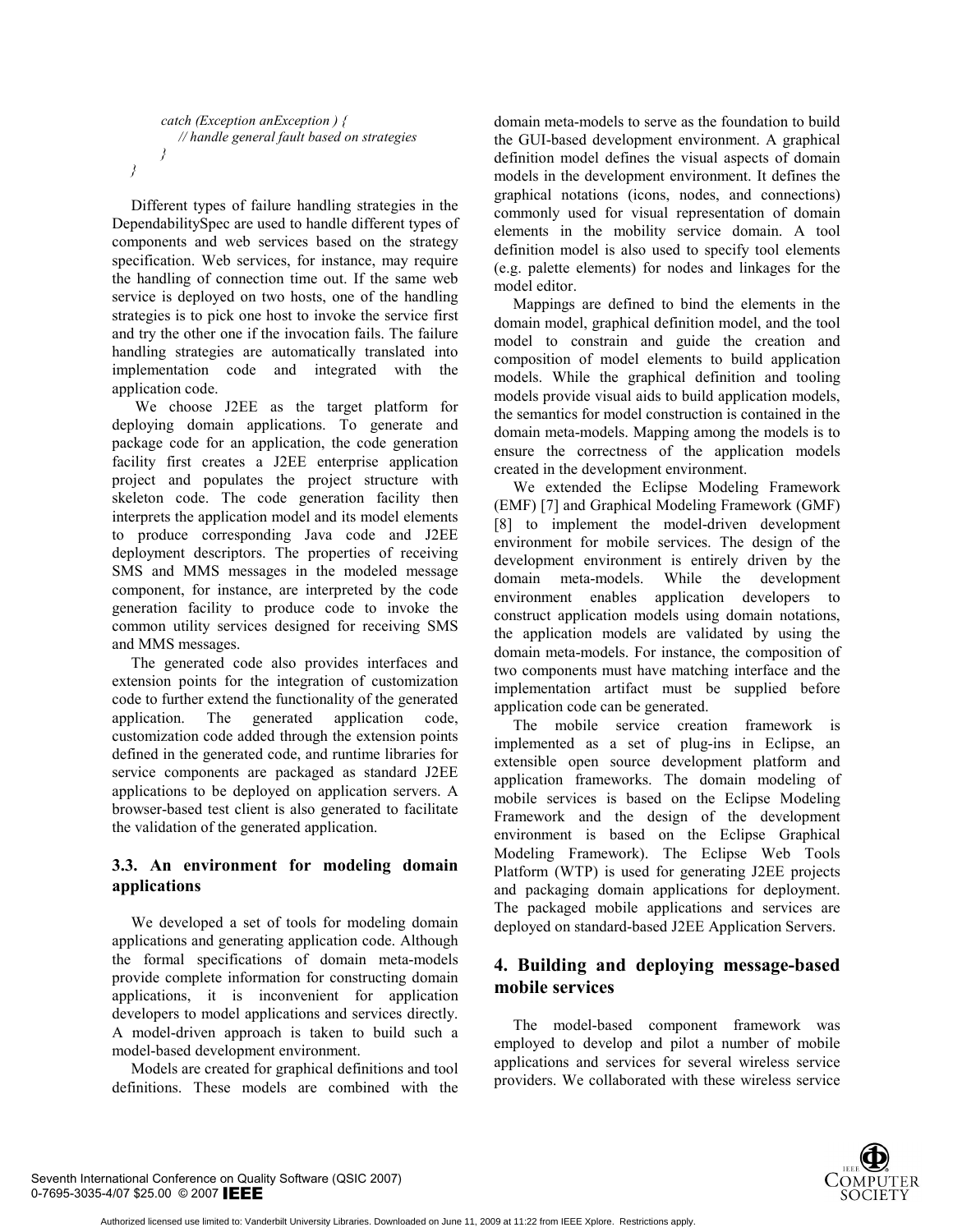providers to provision the wireless networks to route SMS and MMS messages and support the deployment of mobile applications that are designed and generated from our model-based component framework. Results from the model specification, generation, and deployment of mobile applications and services showed substantial improvement in software development productivity over our own code-centric approach.

Figure 4 illustrates a message-based mobile application that checks flight status and provides weather information for mobile users. A mobile station sends an SMS message with flight numbers and carrier names to the service provider (predefined SMS code). The application extracts the content from the message, invokes the flight status web service, composes an MMS message containing flight status with advertisement, and sends the composed MSM message back to the sender. The usage of the service is also logged.

An instance of WSDepSpec (dependability specification from web services) is created and associated with FightStatusService web service. Redundant web services (multiple web service hosts offering the same service) are specified using this instance and they are configured to be invoked in a round-robin fashion. Similarly an instance of ComponentDepSpec is associated with logging services to ensure usages are recorded reliably.

## 5. Related work

The Generic Modeling Environment [9] provides a configurable toolkit for specifying meta-models and creating domain-specific modeling environments from meta-models. The modeling paradigm defines the family of models that can be created using the generated modeling environment. Cadena [10] describes an integrated environment for building and modeling CORBA Component Model (CCM) in software systems. It provides facilities for defining component types using CCM IDL, assembling systems from CCMcomponents, and verifying correctness properties of models of CCM systems derived from CCM IDL. The author in [11] describes a modeling infrastructure for integrating different modeling techniques and the transformation of models based on meta-models. Its code generation produces implementation skeletons and platform glue code for developers to integrate with business logic. A domainspecific modeling language is described in [12] to specify component interface definitions, component interactions, and component deployment. Authors in



Fig.4. A message-based mobile application model

[13] describes model-typed interfaces based on generic interface parameters to facilitate the transfer of complex structured data between components and compatibility checks of model-typed interfaces at assembly time.

Authors in [14] describe a source-to-source compiler technique that applies source code transformation rules to introduce code modification for fault detection. Data and code duplication was introduced to improve software dependability. Authors in [15] introduce a multiple view modeling approach to ensure component dependability. Component models are specified with four modeling perspectives: component interface, static behavior, dynamic behavior, and interactions. Consistencies and dependencies among the models are established and maintained to achieve system dependability. In [16], self healing mechanism is proposed to build reliable systems based on connectors. Besides synchronizing message communication between tasks in a component, connectors are extended to support self healing by detecting anomalies in anomalous objects, reconfiguring objects in components, and repairing anomalous objects detected.

The framework described in this paper takes the integrated modeling of application domains, components, web services, and their dependability. The framework also automates the generation and integration of both application code and a failure protection code from the domain models. Compared to previous approaches, the integrated framework described in this paper allows the specification of component and service dependability at the model level independent of languages and platforms. Platform and language specific code is generated from models to implement both the functional and dependability specifications.